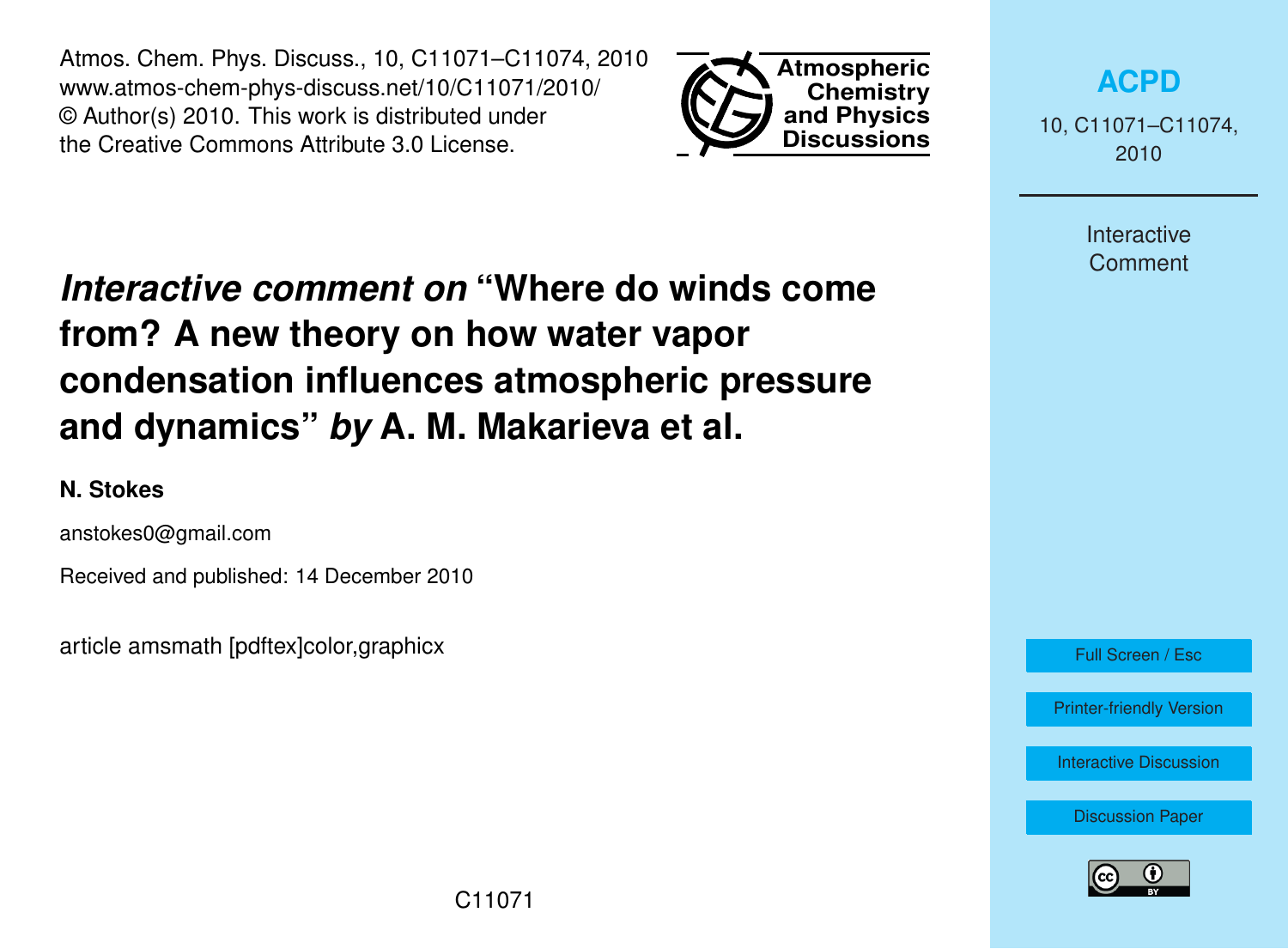# Response to comment: Condensation rate and hydrostatic equilibrium of moist air by Dr Makarieva

Nick Stokes

December 2010

#### **1 Introduction**

I was hoping that this comment might help me to understand where Equation 34 came from. But there were things that I found unclear. I'll list them below.

- 1. What is meant by  $N_v$ ? It is defined in M10 24030 line 12 as saturated water vapor. In its role in the conservation equations 32,33 in M10 saturation is not a requirement, but in later discussion it does seem to be implied. For example, it was said (p 24030 line 15) that assuming  $T$  does not depend on x implies that neither does  $N_{v}$ , so I took it that  $N_{v}$  always referred to saturated air. But now (and elsewhere) there is mention of  $N_v \to 0$ , and that seems to be in dry air, rather than  $T \to 0$ .
- 2. I could not understand Eq 3 at all. First, what is meant by equilibrium? Local steady state? No acceleration? But in any of these cases, it just isn't clear why the form of eq 3 is appropriate.

**[ACPD](http://www.atmos-chem-phys-discuss.net)**

10, C11071–C11074, 2010

> **Interactive Comment**



[Printer-friendly Version](http://www.atmos-chem-phys-discuss.net/10/C11071/2010/acpd-10-C11071-2010-print.pdf)

[Interactive Discussion](http://www.atmos-chem-phys-discuss.net/10/24015/2010/acpd-10-24015-2010-discussion.html)

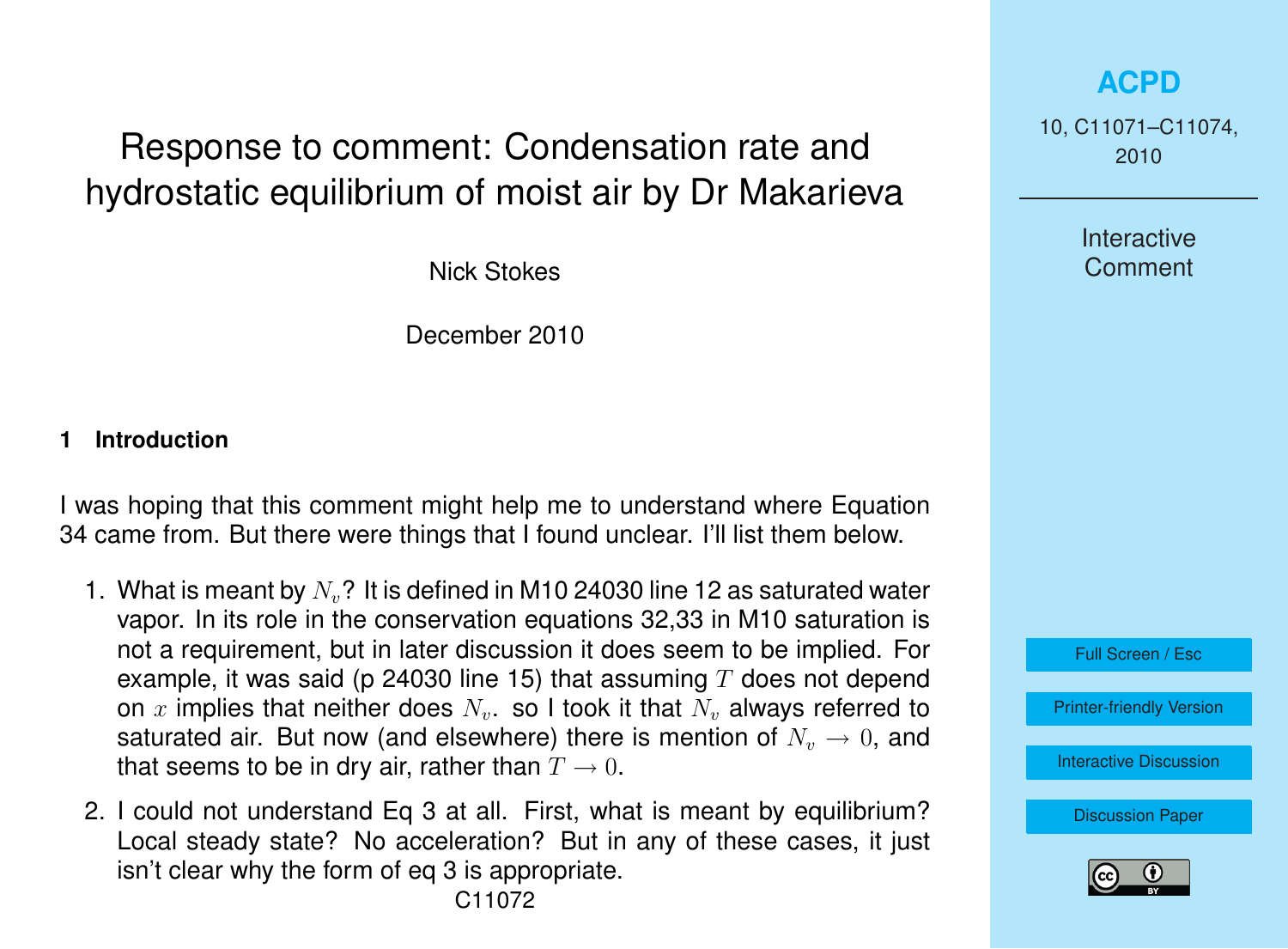I had no problem with the special case of hydrostatic equilibrium. But the other oddity with the equation is that there seemed to be no restriction on  $k$ , so it isn't a condition at all. I decided to treat it as just a definition for the notation  $k$ .

- 3. The same applies to the equations for water vapor and dry air. But I could again treat Eq 6 as just defining notations  $k_d$  and  $k_v$ .
- 4. Eq 7 is just algebra using these notations derived from Eqs 32 and 33 (mass conservation).
- 5. But following Eq 7 there is some new and strange physics. *"Given our assumption that* S *is linear over*  $N<sub>v</sub>$ " I cannot see that this assumption has been discussed. But what is the basis for it - or what does it even mean? This comes back to the confusion about whether  $N<sub>v</sub>$  is saturated. But the assumption makes no sense in unsaturated air. Does it mean linear as temperature varies?

It is surprising in any case that the precipitation rate should be determined simply by the water vapor content.

- 6. Again a limit as  $N_v \rightarrow 0$  is this in dry air?
- 7. The logic of Eq 8 seems to say that  $1 + \frac{S}{w k_v N_v}$  is constant, and therefore must be zero because of the limit behaviour. But that constancy doesn't follow from the assumed linearity of S on  $N_v$ , since  $k_v$  at least may not be constant.
- 8. The multiple dependence of S is explicit following (8). I cannot see the logic here.

### **[ACPD](http://www.atmos-chem-phys-discuss.net)**

10, C11071–C11074, 2010

> **Interactive Comment**

Full Screen / Esc

[Printer-friendly Version](http://www.atmos-chem-phys-discuss.net/10/C11071/2010/acpd-10-C11071-2010-print.pdf)

[Interactive Discussion](http://www.atmos-chem-phys-discuss.net/10/24015/2010/acpd-10-24015-2010-discussion.html)